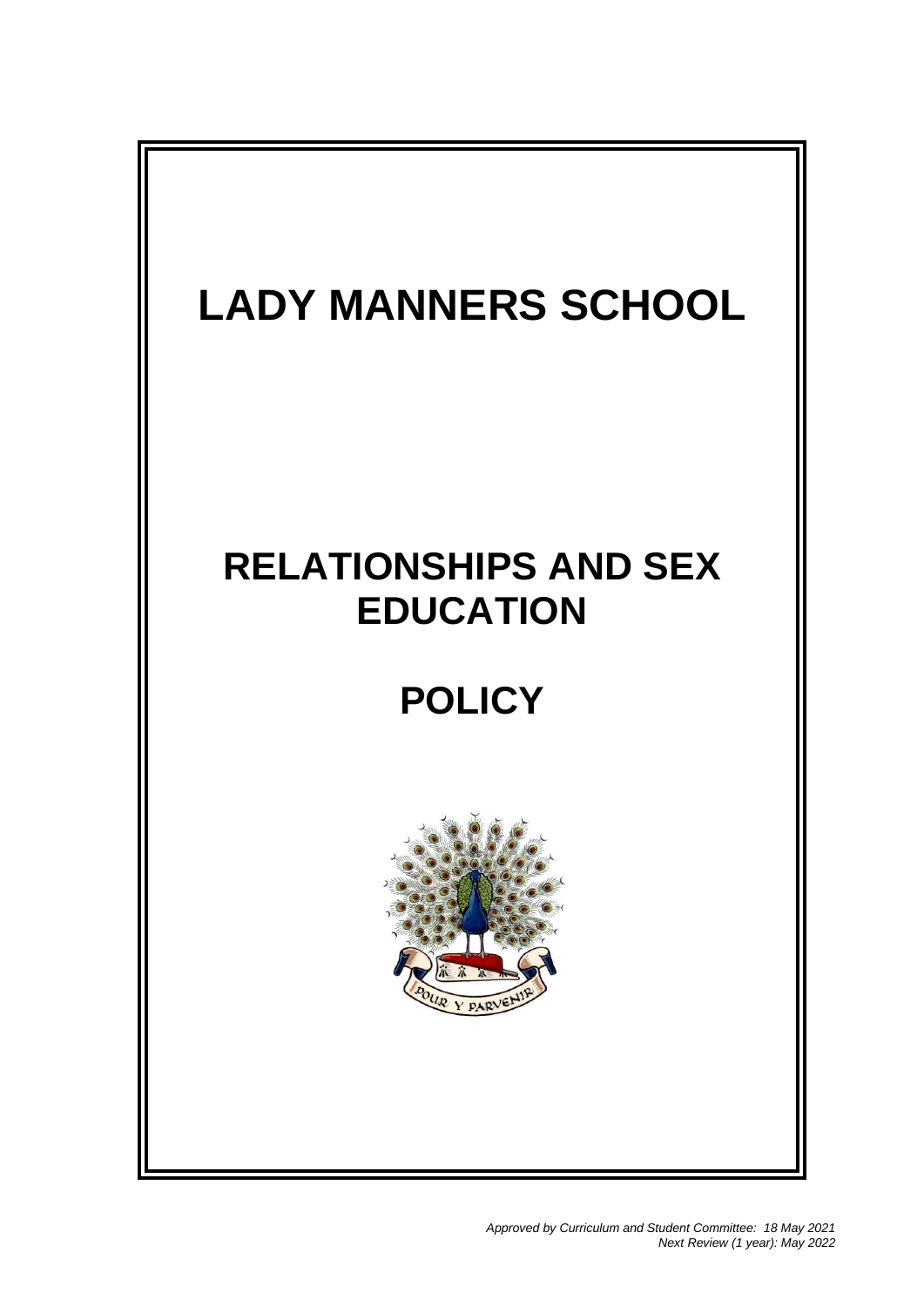## **AIMS STATEMENT**

At Lady Manners School we strive to attain the highest standards in our work, have respect for others and develop our individual talents.

### **1. AIMS**

The aims of relationships and sex education (RSE) at our school are to:

- Provide a framework in which sensitive discussions can take place
- Prepare students for puberty, and give them an understanding of sexual development and the importance of health and hygiene
- Help students develop feelings of self-respect, confidence and empathy
- Create a positive culture around issues of sexuality and relationships
- Teach students the correct vocabulary to describe themselves and their bodies

## **2. STATUTORY REQUIREMENTS**

As a secondary academy school we must provide RSE to all students as per section 34 of the [Children and Social work act 2017.](http://www.legislation.gov.uk/ukpga/2017/16/section/34/enacted)

In teaching RSE, we are required by our funding agreements to have regard to [guidance](https://www.gov.uk/government/consultations/relationships-and-sex-education-and-health-education) issued by the secretary of state as outlined in section 403 of the [Education Act 1996.](http://www.legislation.gov.uk/ukpga/1996/56/contents)

At Lady Manners School, we teach RSE as set out in this policy.

## **3. DEFINITION**

RSE is about the emotional, social and cultural development of students, and involves learning about relationships, sexual health, sexuality, healthy lifestyles, diversity and personal identity.

RSE involves a combination of sharing information, and exploring issues and values.

RSE is not about the promotion of sexual activity.

## **4. CURRICULUM**

Our curriculum is set out as per **Appendix 1** but we may need to adapt it as and when necessary.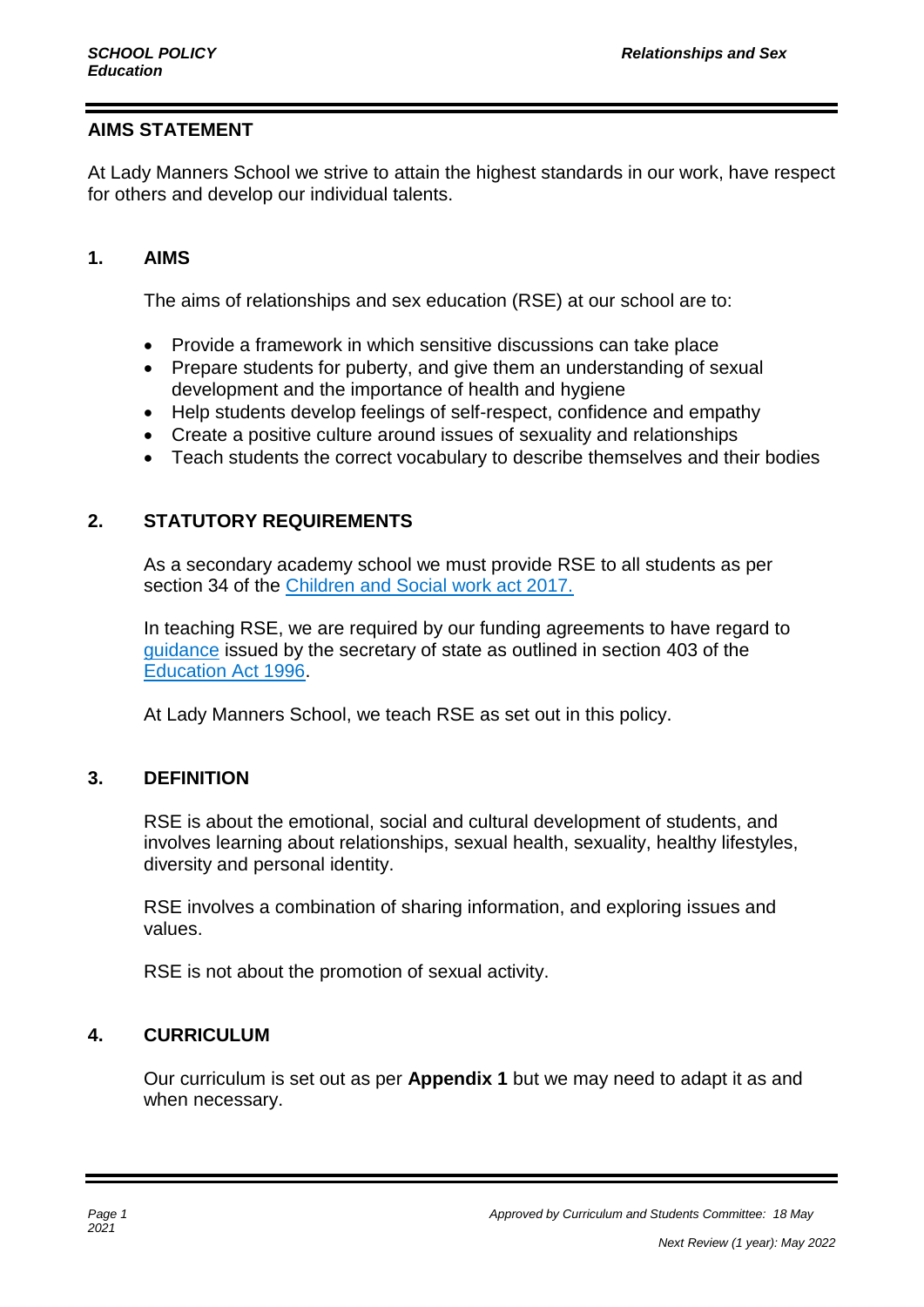We have developed the curriculum in consultation with parents, students and staff, taking into account the age, needs and feelings of students. If students ask questions outside the scope of this policy, teachers will respond in an appropriate manner so they are fully informed and don't seek answers online.

## **5. DELIVERY OF RSE**

RSE is taught within the Personal Development curriculum. Biological aspects of RSE are taught within the science curriculum, and other aspects are included in religious education (RE).

RSE focuses on giving young people the information they need to help them develop healthy, nurturing relationships of all kinds including:

- Families
- Respectful relationships, including friendships
- Online and media
- Being safe
- Intimate and sexual relationships, including sexual health

For more information about our RSE curriculum, see **Appendices 1 and 2.**

These areas of learning are taught within the context of family life taking care to ensure that there is no stigmatisation of children based on their home circumstances (families can include single parent families, LGBT parents, families headed by grandparents, adoptive parents, foster parents/carers amongst other structures) along with reflecting sensitively that some children may have a different structure of support around them (for example: looked after children or young carers).

## **6. ROLES AND RESPONSIBILITIES**

#### **6.1 The Board of Governors**

The Board of Governors will approve the RSE policy, and hold the headteacher to account for its implementation.

The Board of Governors will hold the headteacher to account for the implementation of this policy.

The Board of Governors has delegated the approval of this policy to the Curriculum and Students Committee.

## **6.2 The Headteacher**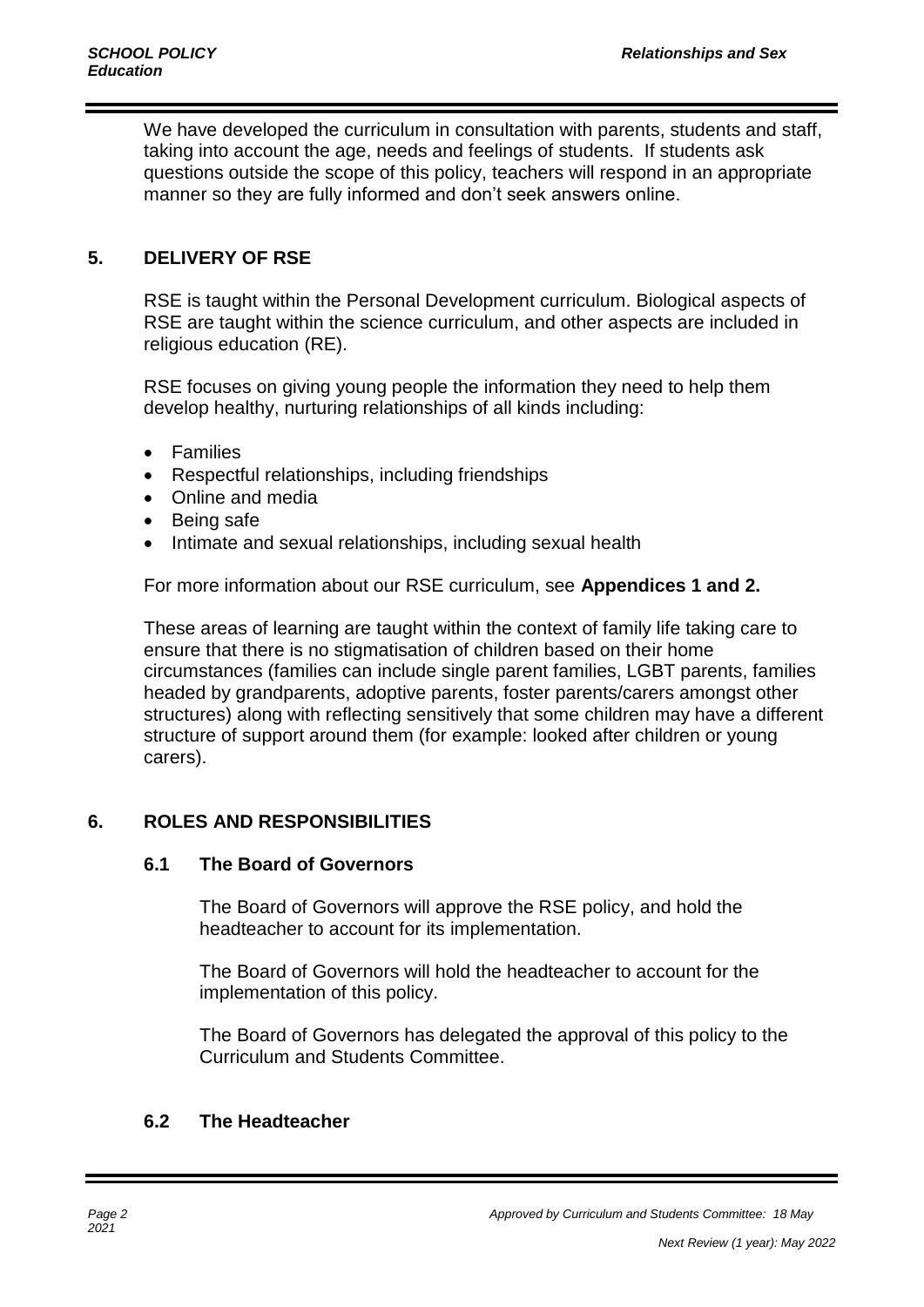The headteacher is responsible for ensuring that RSE is taught consistently across the school, and for managing requests to withdraw students from the non-statutory/non-science components of RSE (see section 8).

#### **6.3 Staff**

Staff are responsible for:

- Delivering RSE in a sensitive way
- Modelling positive attitudes to RSE
- Monitoring progress
- Responding to the needs of individual students
- Responding appropriately to students whose parents wish them to be withdrawn from the non-statutory components of RSE

Staff do not have the right to opt out of teaching RSE. Staff who have concerns about teaching RSE are encouraged to discuss this with the headteacher.

#### **6.4 Student**

Students are expected to engage fully in RSE and, when discussing issues related to RSE, treat others with respect and sensitivity.

#### **7. PARENTS' RIGHTS TO WITHDRAW**

Parents have the right to withdraw their child from the non-statutory components of sex education within RSE up to and until 3 terms before the child turns 16. After this point, if the child wishes to receive sex education rather than being withdrawn, the school will arrange this. A copy of the email sent to parents is in **Appendix 3**.

Requests for withdrawal should be put in writing and addressed to the Headteacher.

A copy of withdrawal requests will be placed in the student's educational record. The school will discuss the request with parents and take appropriate action.

Alternative work will be given to students who are withdrawn from sex education.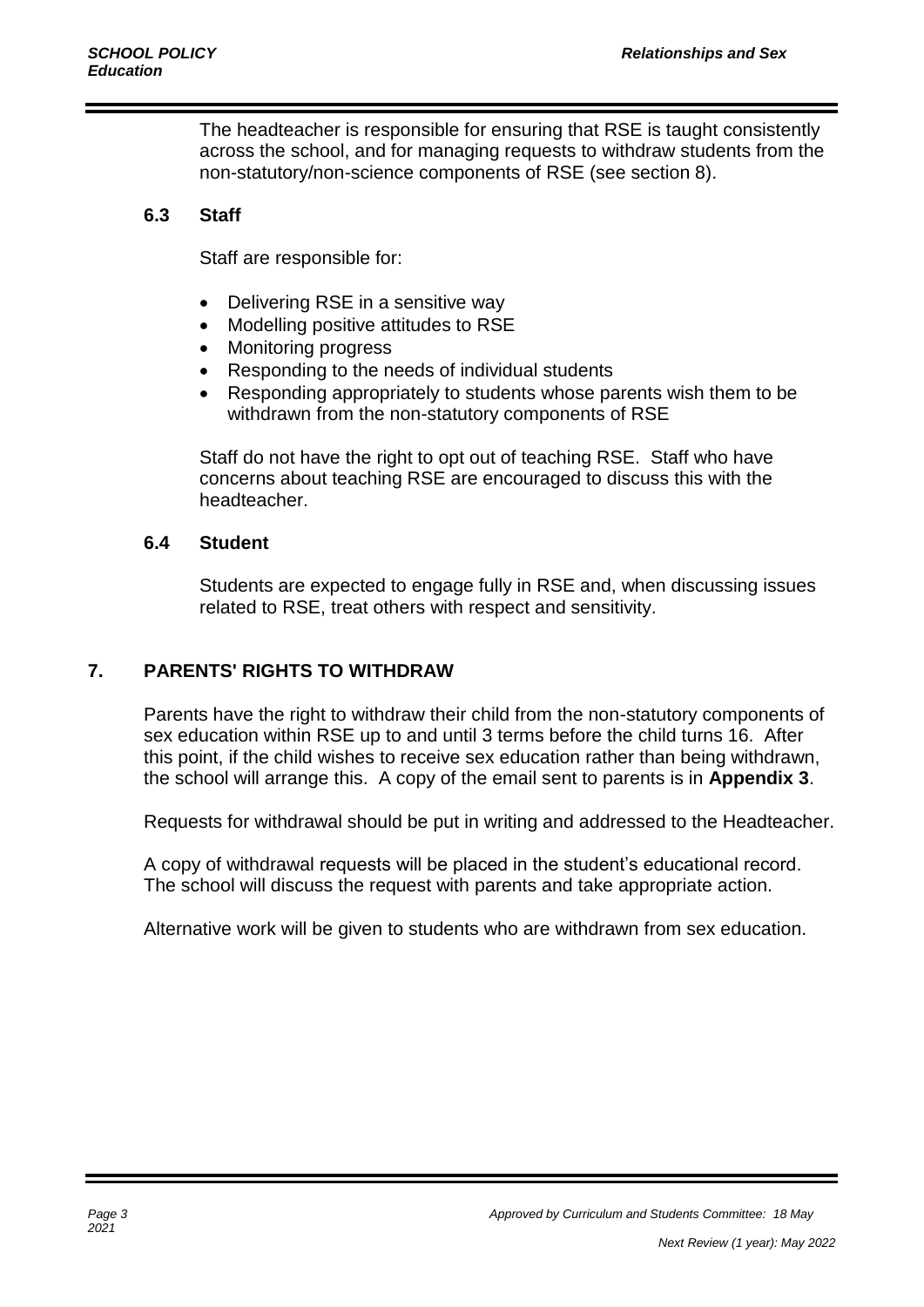# **Appendix 1**

| <b>Theme</b>            | Year 7 pupils have the                                                                                                                                                                                                                                                                  | Year 8 pupils have the                                                                                                                                                                                                                                                                                                                                                                                                                                                                                | Year 9 pupils have the                                                                                                                                                                                                                                                                                                                                                                                                                                                                   | Year 10 pupils have the                                                                                     | Year 11 pupils have the                                                                                                                                                                                                                                                                                                                                                                                           |
|-------------------------|-----------------------------------------------------------------------------------------------------------------------------------------------------------------------------------------------------------------------------------------------------------------------------------------|-------------------------------------------------------------------------------------------------------------------------------------------------------------------------------------------------------------------------------------------------------------------------------------------------------------------------------------------------------------------------------------------------------------------------------------------------------------------------------------------------------|------------------------------------------------------------------------------------------------------------------------------------------------------------------------------------------------------------------------------------------------------------------------------------------------------------------------------------------------------------------------------------------------------------------------------------------------------------------------------------------|-------------------------------------------------------------------------------------------------------------|-------------------------------------------------------------------------------------------------------------------------------------------------------------------------------------------------------------------------------------------------------------------------------------------------------------------------------------------------------------------------------------------------------------------|
| <b>Families</b>         | opportunity to learn<br>the role of families<br>✓<br>in bringing up<br>children (RE2)<br>about trust and how<br>✓<br>we recognise this in<br>our<br>relationships (RE7)<br>who can help if we<br>$\checkmark$<br>are worried about<br>family, friend<br>or other relationships<br>(RE7) | opportunity to learn<br>about commitment<br>✓<br>in relationships and<br>the different ways<br>that people may<br>show this (RE1)<br>why marriage is an<br>$\checkmark$<br>important choice<br>for many couples<br>(RE4)<br>about marriage and<br>$\checkmark$<br>civil partnership<br>celebrations in<br>different faiths and<br>cultures (RE3)<br>the different roles<br>$\checkmark$<br>and responsibilities<br>within families, and<br>how this may<br>change during<br>adolescence (RE6,<br>RE9) | opportunity to learn<br>$\checkmark$<br>the characteristics<br>of successful<br>parenting (RE6)<br>$\checkmark$<br>about the<br>challenges<br>associated with<br>being a teenage<br>parent (RE6)<br>legal status around<br>$\checkmark$<br>different types of<br>commitment, e.g.<br>cohabiting, civil<br>partnership,<br>marriage (RE1,<br>RE3)<br>about sources of<br>$\checkmark$<br>support for those in<br>unsafe relationships<br>or situations and<br>how to access them<br>(RE7) | opportunity to learn<br>$\checkmark$<br>about forced<br>marriage laws,<br>impact and support<br>(RE4, RE24) | opportunity to learn<br>about the range of<br>organisations that<br>support people<br>experiencing<br>relationship<br>difficulties and how<br>to access them<br>(RE7, RE9)<br>$\checkmark$<br>being a parent, roles<br>and responsibilities<br>(RE6) about the<br>benefits of<br>breastfeeding (RE6)<br>the importance for<br>$\checkmark$<br>families of<br>managing money<br>effectively and<br>budgeting (RE6) |
| <b>Online and media</b> | laws around sharing<br>✓<br>of indecent images<br>(RE17, RE18,<br>RE19, RE22)                                                                                                                                                                                                           | laws around<br>accessing<br>pornography and<br>sharing of sexual<br>images (RE17,                                                                                                                                                                                                                                                                                                                                                                                                                     | about how<br>✓<br>pornography<br>presents a distorted<br>picture of sexual<br>behaviours (RE21)                                                                                                                                                                                                                                                                                                                                                                                          | how pornography<br>shows an unreal<br>representation of<br>sex and the impact<br>that watching it           | about useful apps<br>and websites that<br>support revision<br>(HE16)                                                                                                                                                                                                                                                                                                                                              |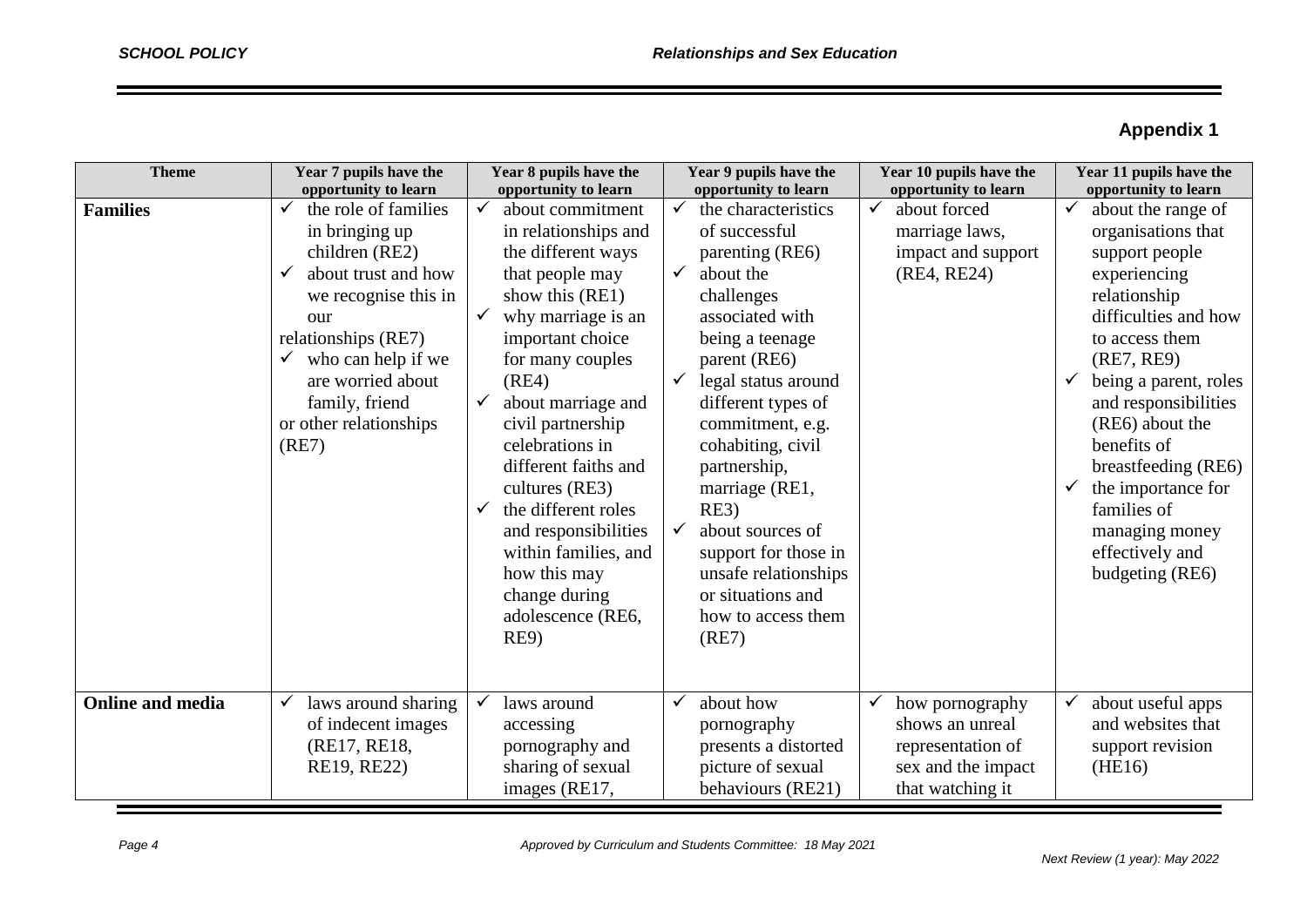| <b>Theme</b>                                                                                                                                                                               | Year 7 pupils have the<br>opportunity to learn                                                                                                                                                                                                                                                                                                 | Year 8 pupils have the<br>opportunity to learn                                                                                                                                               | Year 9 pupils have the<br>opportunity to learn                                                                                                              | Year 10 pupils have the<br>opportunity to learn                                                                                                                                                     | Year 11 pupils have the<br>opportunity to learn                                                                                                                                      |
|--------------------------------------------------------------------------------------------------------------------------------------------------------------------------------------------|------------------------------------------------------------------------------------------------------------------------------------------------------------------------------------------------------------------------------------------------------------------------------------------------------------------------------------------------|----------------------------------------------------------------------------------------------------------------------------------------------------------------------------------------------|-------------------------------------------------------------------------------------------------------------------------------------------------------------|-----------------------------------------------------------------------------------------------------------------------------------------------------------------------------------------------------|--------------------------------------------------------------------------------------------------------------------------------------------------------------------------------------|
|                                                                                                                                                                                            | $\checkmark$<br>when to seek help<br>for issues online<br>and how to report<br>material (RE18)<br>about the age<br>restrictions on some<br>sites and why these<br>are in place (RE16)<br>about how<br>✓<br>information is<br>generated, collected<br>and shared online<br>(RE23) where to<br>access trustworthy<br>information online<br>(RE7) | RE18, RE20, RE21,<br><b>RE22</b> )<br>about radicalisation,<br>$\checkmark$<br>how to recognise<br>the signs and seek<br>support (RE17,<br>RE19, RE20)                                       | $\checkmark$<br>the potential impact<br>of viewing harmful<br>content online,<br>including on mental<br>health (RE20)                                       | may have on<br>expectations in<br>relationships<br>(RE21)<br>'Cat-fishing' and<br>$\checkmark$<br>fake identities<br>online (RE16,<br>RE17, RE19)                                                   |                                                                                                                                                                                      |
| <b>Intimate and sexual</b><br>relationships incl.<br>sexual health<br>Parents are able to<br>withdraw from sex<br>education elements up<br>until 3 terms before a<br>child's 16th birthday | about human<br>$\checkmark$<br>reproduction,<br>pregnancy, and the<br>ways that families<br>can be made*<br>(RE28)<br>about reasons why<br>✓<br>people choose to<br>have sex in                                                                                                                                                                | the characteristics<br>✓<br>of healthy intimate<br>relationships*<br>(RE26)<br>about choices<br>$\checkmark$<br>people make around<br>sex, including<br>delaying sex or<br>enjoying intimacy | how to recognise<br>the characteristics<br>of a healthy<br>intimate<br>relationship*<br>(RE26) impact of<br>alcohol use on<br>decision-making<br>around sex | about choices<br>$\checkmark$<br>around pregnancy,<br>including keeping<br>the baby, adoption,<br>abortion and where<br>to get further help<br>(RE33)<br>about HIV<br>$\checkmark$<br>transmission, | facts about<br>$\checkmark$<br>reproductive health,<br>including fertility,<br>and the potential<br>impact of lifestyle<br>on fertility for men<br>and women (RE27,<br><b>RE28</b> ) |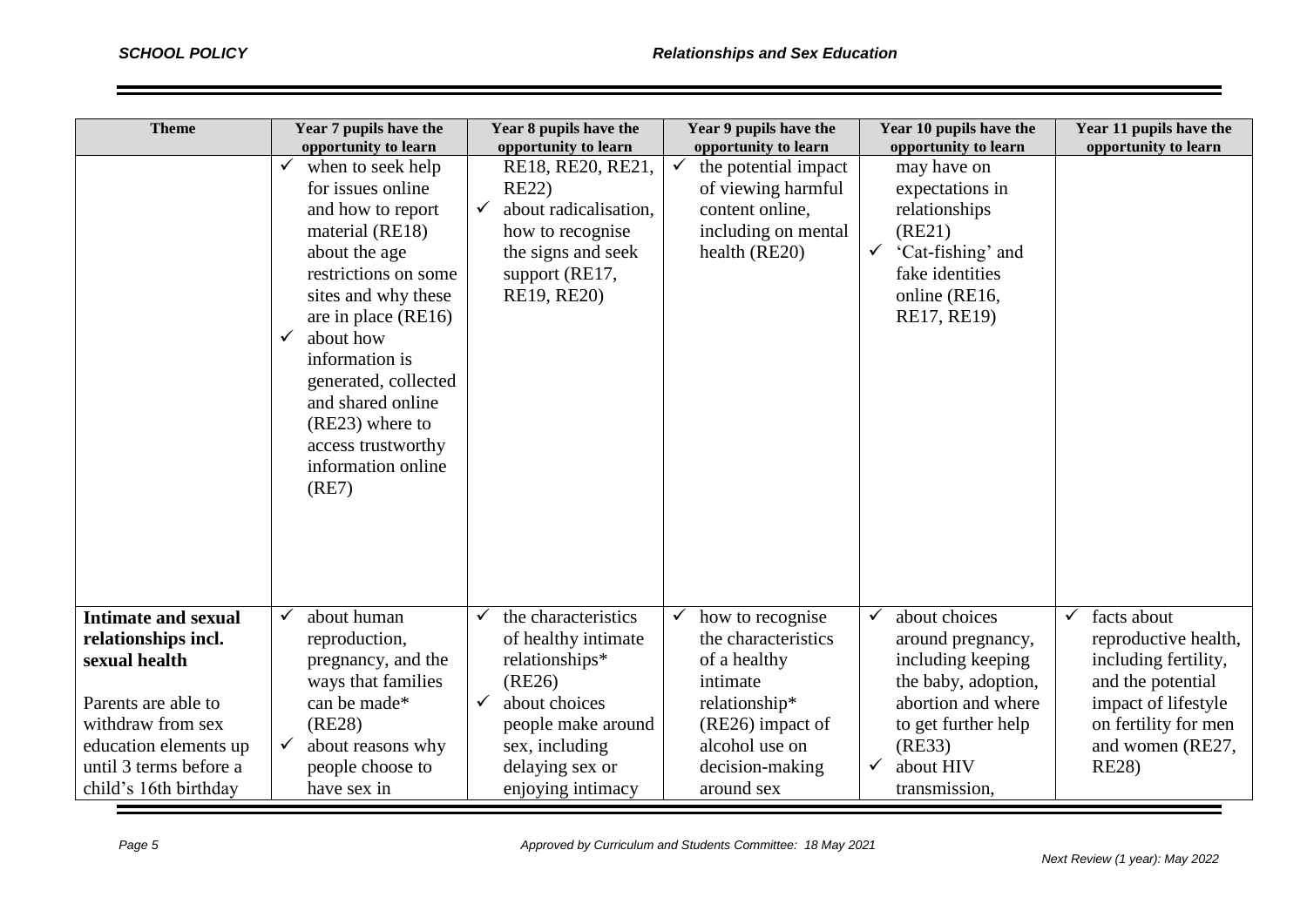| <b>Theme</b>                                                                                                                                                                             | Year 7 pupils have the<br>opportunity to learn                                                                                                                                                                                                                                                                                                               | Year 8 pupils have the<br>opportunity to learn                                                                                                                                                                                                                                                                                                                                   | Year 9 pupils have the<br>opportunity to learn                                                                                                                                                                                                                                                | Year 10 pupils have the<br>opportunity to learn                                                                                                                                                                                                                                                        | Year 11 pupils have the<br>opportunity to learn                                                                                                                                                    |
|------------------------------------------------------------------------------------------------------------------------------------------------------------------------------------------|--------------------------------------------------------------------------------------------------------------------------------------------------------------------------------------------------------------------------------------------------------------------------------------------------------------------------------------------------------------|----------------------------------------------------------------------------------------------------------------------------------------------------------------------------------------------------------------------------------------------------------------------------------------------------------------------------------------------------------------------------------|-----------------------------------------------------------------------------------------------------------------------------------------------------------------------------------------------------------------------------------------------------------------------------------------------|--------------------------------------------------------------------------------------------------------------------------------------------------------------------------------------------------------------------------------------------------------------------------------------------------------|----------------------------------------------------------------------------------------------------------------------------------------------------------------------------------------------------|
| where a child can opt-<br>in. Those elements<br>marked with an asterix<br>in the table below may<br>be considered sex<br>education and therefore<br>eligible for parental<br>withdrawal. | relation-ships, in<br>the context of<br>relevant laws*<br>(RE27, RE30)<br>awareness that there<br>are methods of<br>contraception that<br>prevent preg-nancy<br>and $STIs^*$ (RE31)<br>awareness that there<br>$\checkmark$<br>are a range of<br>choices for<br>someone who is<br>pregnant, including<br>keeping the baby,<br>adoption or<br>abortion (RE33) | without sex*<br>(RE30)<br>basic facts about<br>$\checkmark$<br>some different<br>methods of<br>contraception*<br>(RE31)<br>$\checkmark$<br>know how condoms<br>are used and where<br>they can be<br>accessed* (RE31,<br><b>RE37)</b><br>basic information<br>$\checkmark$<br>about STIs (how<br>they are transmitted<br>and where they can<br>be treated)* (RE27,<br>RE34, RE35) | (including capacity)<br>to consent)* $(RE14,$<br>RE24, RE36)<br>about Sexually<br>$\checkmark$<br>Transmitted<br>Infections,<br>prevalence and<br>treatment* (RE34,<br>RE35, RE37)<br>the range of<br>$\checkmark$<br>contraceptive<br>options and how<br>these are accessed*<br>(RE31, RE37) | prevalence,<br>treatment and living<br>with the illness<br>(RE34, RE35,<br><b>HE19</b> )<br>Strategies for<br>identifying,<br>managing and<br>resisting sexual<br>pressure (RE29,<br><b>RE30</b> )<br>$\checkmark$<br>Skills for discussing<br>contraception with<br>a partner (RE26,<br><b>RE31</b> ) | about the impact of<br>drug, alcohol and<br>substance use on<br>choices around sex<br>(RE36, HE13)                                                                                                 |
| Internet safety and<br>harms                                                                                                                                                             | how to identify<br>harmful behaviours<br>online and how to<br>report or find<br>support if they have<br>been affected (HE8)<br>how advertising is<br>$\checkmark$<br>targeted at people<br>online and in the<br>media (HE7)<br>managing time<br>$\checkmark$<br>spent online (HE8)                                                                           | the impact of<br>unhealthy or<br>obsessive<br>comparison with<br>others online,<br>including around<br>expectations for<br>body image (HE7)<br>$\checkmark$<br>the impact of<br>trolling and who<br>can help (HE8)                                                                                                                                                               | how social media<br>$\checkmark$<br>can impact on<br>wellbeing, and<br>sources of support<br>(HE8)                                                                                                                                                                                            | laws and risks<br>$\checkmark$<br>around online<br>gambling, including<br>the accumulation of<br>debt (HE7)                                                                                                                                                                                            | about how the<br>media and internet<br>often show<br>unrealistic images<br>of people and<br>bodies (HE7)<br>how to critically<br>analyse images and<br>information they<br>receive online<br>(HE7) |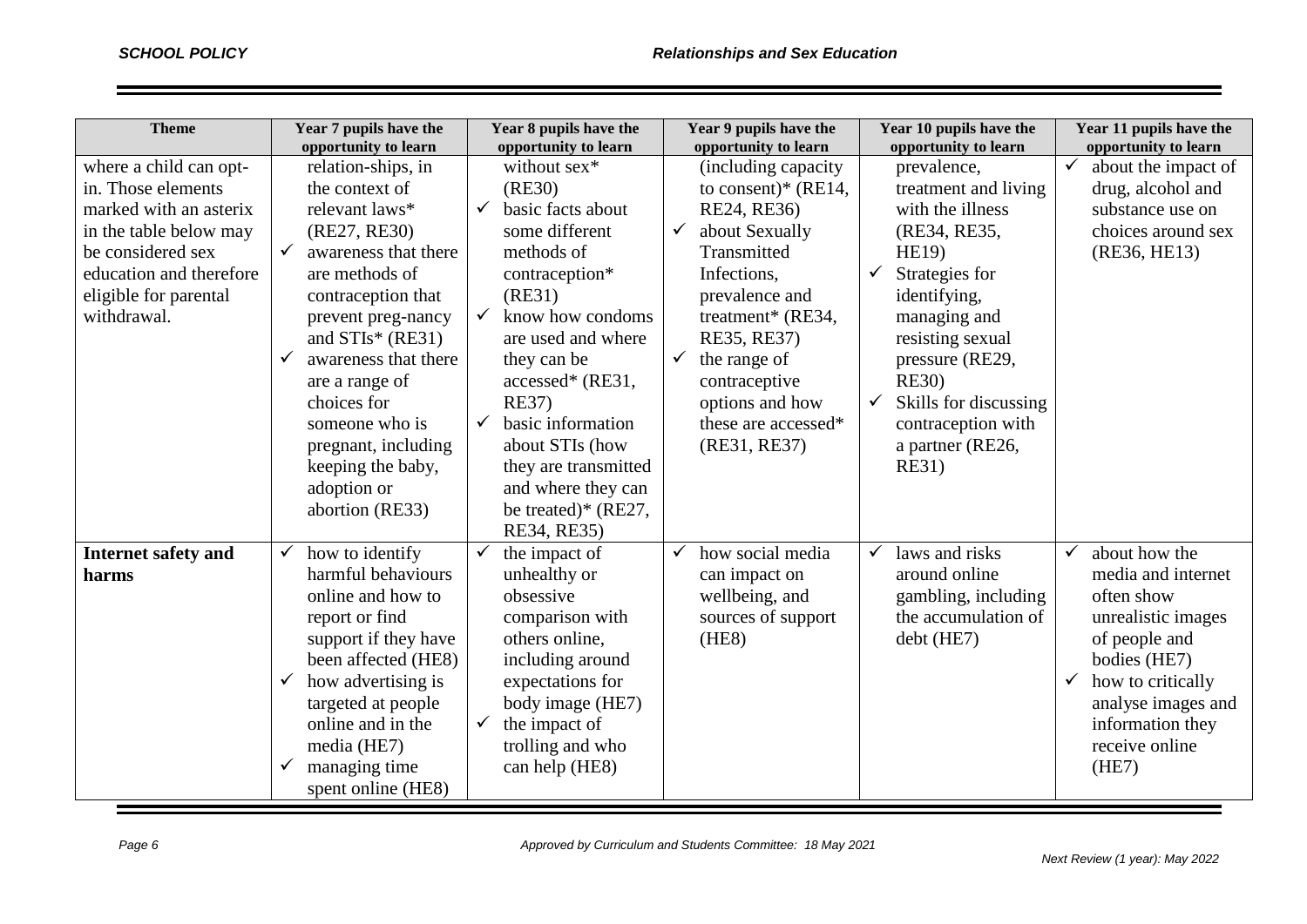| <b>Theme</b>                   | Year 7 pupils have the<br>opportunity to learn                                                                                                                                                                                                                                                                   | Year 8 pupils have the<br>opportunity to learn                                                                      | Year 9 pupils have the<br>opportunity to learn                                                                                                            | Year 10 pupils have the<br>opportunity to learn                                                                                                                                      | Year 11 pupils have the<br>opportunity to learn                                                                                                                   |
|--------------------------------|------------------------------------------------------------------------------------------------------------------------------------------------------------------------------------------------------------------------------------------------------------------------------------------------------------------|---------------------------------------------------------------------------------------------------------------------|-----------------------------------------------------------------------------------------------------------------------------------------------------------|--------------------------------------------------------------------------------------------------------------------------------------------------------------------------------------|-------------------------------------------------------------------------------------------------------------------------------------------------------------------|
|                                |                                                                                                                                                                                                                                                                                                                  |                                                                                                                     |                                                                                                                                                           |                                                                                                                                                                                      |                                                                                                                                                                   |
| Physical health and<br>fitness | about what makes a<br>healthy lifestyle,<br>including making<br>healthy food<br>choices, rest and<br>physical activity<br>(HE10)                                                                                                                                                                                 | about the different<br>$\checkmark$<br>types of physical<br>activity and their<br>impact on the body<br>(HE9, HE10) | the benefits of<br>$\checkmark$<br>physical activity on<br>mental wellbeing<br>(HE5, HE9)                                                                 | about the science<br>relating to blood,<br>organ and stem cell<br>donation (HE11)<br>how physical<br>$\checkmark$<br>activity impacts on<br>emotional<br>wellbeing (HE9,<br>HE5, HE6 | about cancer and<br>$\checkmark$<br>prevention (HE10,<br><b>HE21</b><br>$\checkmark$<br>how to become a<br>blood donor and the<br>benefits for all<br>(HE6, HE11) |
| <b>Healthy eating</b>          | about the Eatwell<br>$\checkmark$<br>plate and<br>recommended<br>guidelines around<br>healthy eating<br>(HE12)<br>how choices around<br>$\checkmark$<br>food can contribute<br>to keeping teeth<br>healthy (HE12)<br>how different food<br>$\checkmark$<br>choices impact on<br>the body (HE12,<br><b>HE20</b> ) | the range of<br>influences that<br>might impact food<br>choices (including<br>media, peers, cost,<br>$etc.)$ (HE12) | how to analyse the<br>nutritional benefits<br>of foods and assess<br>the benefits and<br>risks of particular<br>eating plans (e.g.<br>'fad' diets) (HE12) | how to plan healthy<br>meals $(HE12)$<br>about food hygiene<br>$\checkmark$<br>rules and why they<br>are important<br>(HE12)                                                         | about food hygiene<br>rules and why they<br>are important<br>(HE12)                                                                                               |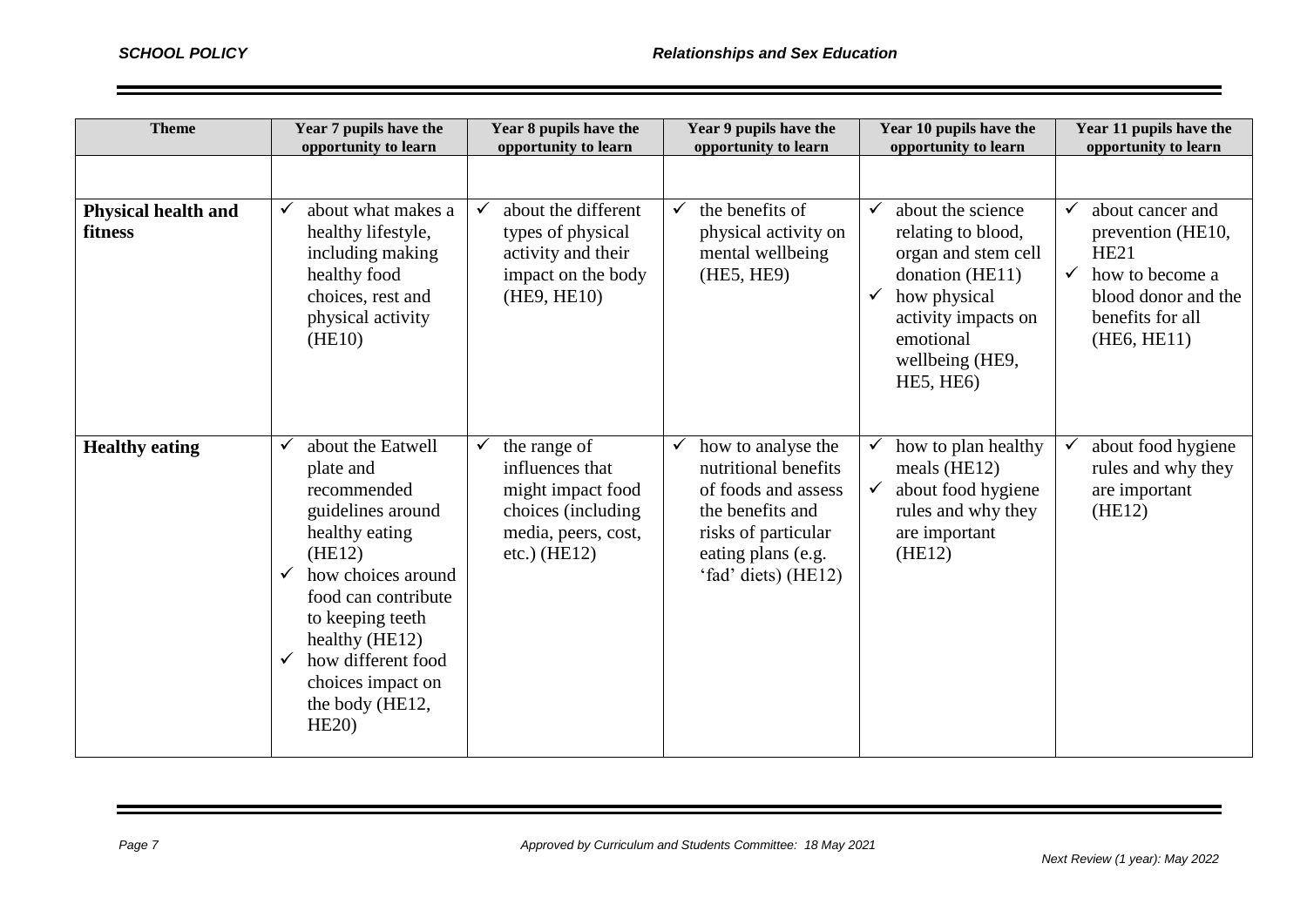| <b>Theme</b>                  | Year 7 pupils have the<br>opportunity to learn                                                                                                                                                                                                                                                                                                               | Year 8 pupils have the<br>opportunity to learn                                                                                                                                                                                                                                                                                                    | Year 9 pupils have the<br>opportunity to learn                                                                                                                                                                                                                      | Year 10 pupils have the<br>opportunity to learn                                                                                                                                                                                                                                                                                                                              | Year 11 pupils have the<br>opportunity to learn                                                                                                                                   |
|-------------------------------|--------------------------------------------------------------------------------------------------------------------------------------------------------------------------------------------------------------------------------------------------------------------------------------------------------------------------------------------------------------|---------------------------------------------------------------------------------------------------------------------------------------------------------------------------------------------------------------------------------------------------------------------------------------------------------------------------------------------------|---------------------------------------------------------------------------------------------------------------------------------------------------------------------------------------------------------------------------------------------------------------------|------------------------------------------------------------------------------------------------------------------------------------------------------------------------------------------------------------------------------------------------------------------------------------------------------------------------------------------------------------------------------|-----------------------------------------------------------------------------------------------------------------------------------------------------------------------------------|
| Drugs, alcohol and<br>tobacco | the facts about the<br>$\checkmark$<br>harms from<br>smoking tobacco,<br>the benefits of<br>quitting and how to<br>access support to do<br>so $(HE18)$<br>why people use<br>$\checkmark$<br>drugs and what the<br>risks might be<br>about the safe use<br>$\checkmark$<br>of prescription<br>medication,<br>including<br>antibiotics (HE17,<br><b>HE19</b> ) | about different legal<br>✓<br>classifications of<br>drugs and penalties<br>for possession and<br>supply, including<br>school rules about<br>drugs $(HE14)$<br>the facts about legal<br>$\checkmark$<br>and illegal drugs<br>and the risks<br>associated with<br>them (HE13)<br>the risks of<br>$\checkmark$<br>dependency and<br>addiction (HE16) | $\checkmark$<br>how drugs can<br>impact on mental<br>health (HE5, HE13)<br>how alcohol<br>$\checkmark$<br>impacts on<br>decision-making<br>and risk taking<br>(HE13, RE36)<br>bout county-lines<br>$\checkmark$<br>and the impact on<br>individuals (HE13,<br>HE14) | about dependency<br>$\checkmark$<br>and addiction and<br>the services that can<br>support people<br>experiencing these<br>(HE16)<br>the long-term health<br>$\checkmark$<br>risks associated<br>with smoking and<br>second-hand smoke<br>(HE18)<br>the different ways<br>$\checkmark$<br>that people can use<br>to give up smoking<br>and where these are<br>accessed (HE18) | the impact of drug<br>and substance<br>misuse on<br>individuals,<br>families and<br>communities<br>(HE13)                                                                         |
| <b>Health and prevention</b>  | how to maintain<br>good oral hygiene,<br>including dental<br>flossing, healthy<br>eating and regular<br>check-ups at the<br>dentist (HE12,<br><b>HE20</b> )                                                                                                                                                                                                  | facts and science<br>about immunisation<br>and vaccination,<br>including HPV<br>vaccine (HE22)                                                                                                                                                                                                                                                    | N/A                                                                                                                                                                                                                                                                 | the importance of<br>sleep for mental<br>and physical well-<br>being (HE23)<br>about how phone,<br>internet use and<br>social networking<br>may impact on<br>sleep quality (HE5,<br>HE23<br>about self-<br>examination and<br>when to seek help                                                                                                                              | how to develop and<br>follow a healthy<br>sleep routine,<br>particularly around<br>revision and exams<br>(HE23)<br>$\checkmark$<br>about what supports<br>healthy sleep<br>(HE23) |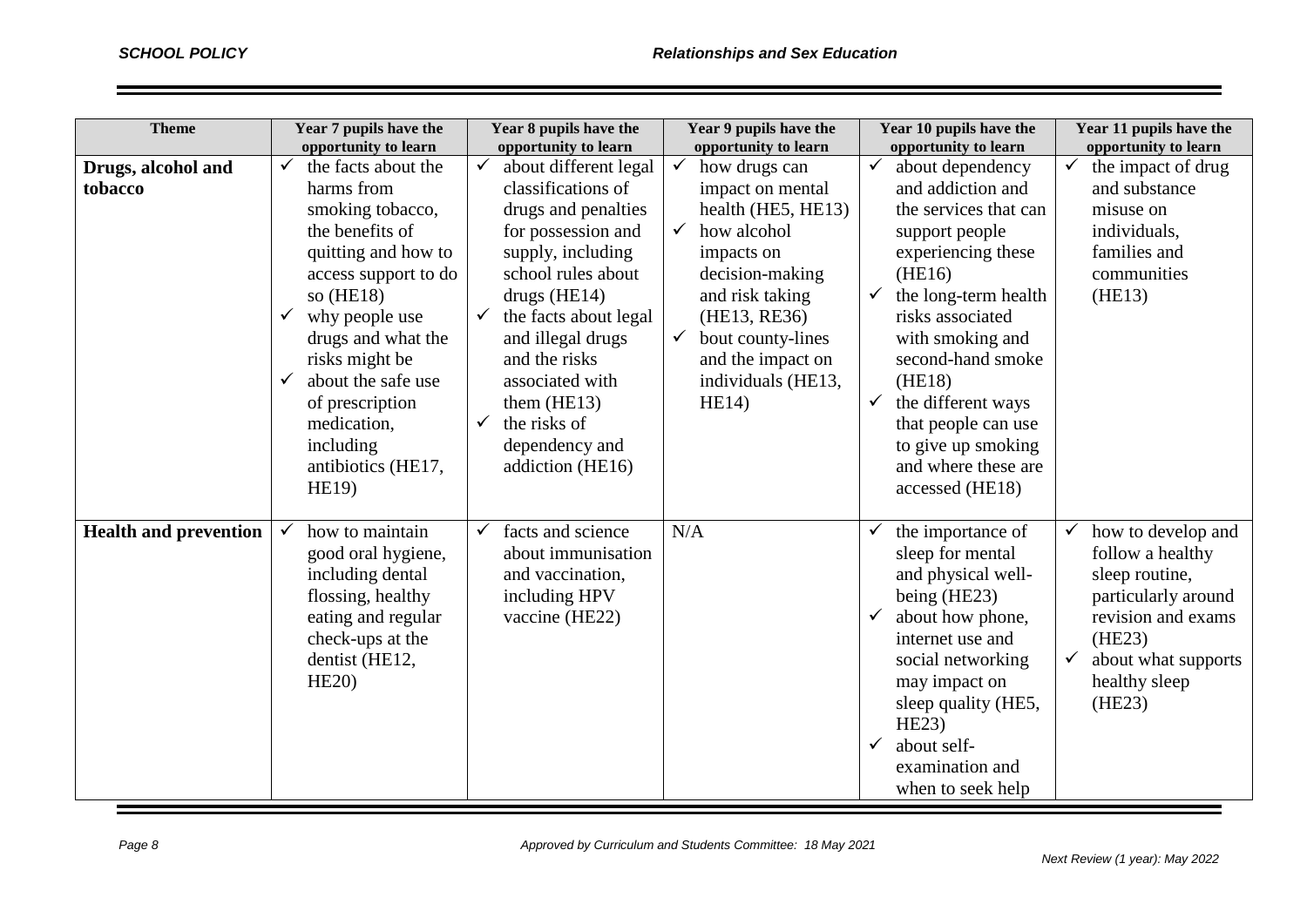| <b>Theme</b>                       | Year 7 pupils have the<br>opportunity to learn                                                                                                                                                                                                               | Year 8 pupils have the<br>opportunity to learn                                                                                                                                                         | Year 9 pupils have the<br>opportunity to learn                                                      | Year 10 pupils have the<br>opportunity to learn                                                                                                                                    | Year 11 pupils have the<br>opportunity to learn |
|------------------------------------|--------------------------------------------------------------------------------------------------------------------------------------------------------------------------------------------------------------------------------------------------------------|--------------------------------------------------------------------------------------------------------------------------------------------------------------------------------------------------------|-----------------------------------------------------------------------------------------------------|------------------------------------------------------------------------------------------------------------------------------------------------------------------------------------|-------------------------------------------------|
|                                    |                                                                                                                                                                                                                                                              |                                                                                                                                                                                                        |                                                                                                     | from a professional<br>about changes to<br>their body (HE21)<br>about antibiotics,<br>$\checkmark$<br>how they treat<br>infections and<br>dangers of over-use<br>and misuse (HE19) |                                                 |
| <b>Basic first aid</b>             | when and how to<br>$\checkmark$<br>seek further help<br>for someone who is<br>injured (HE24)                                                                                                                                                                 | when and how to<br>administer CPR<br>(HE25)<br>the purpose of<br>$\checkmark$<br>defibrillators and<br>when one might be<br>needed (HE26)<br>how to treat<br>$\checkmark$<br>common injuries<br>(HE24) | how to put someone<br>in the recovery<br>position and to<br>recognise when this<br>is needed (HE24) | the skills to<br>administer CPR and<br>a defibrillator<br>(HE25, HE26)                                                                                                             | N/A                                             |
| <b>Changing adolescent</b><br>body | $\checkmark$<br>how to manage<br>periods effectively<br>in and out of school<br>(HE27)<br>how to manage the<br>$\checkmark$<br>physical and<br>emotional changes<br>of puberty (HE28)<br>how to maintain<br>$\checkmark$<br>personal hygiene<br>(HE19, HE28) | how to manage<br>$\checkmark$<br>periods effectively,<br>including when to<br>seek additional help<br>(HE27)                                                                                           | N/A                                                                                                 | N/A                                                                                                                                                                                | N/A                                             |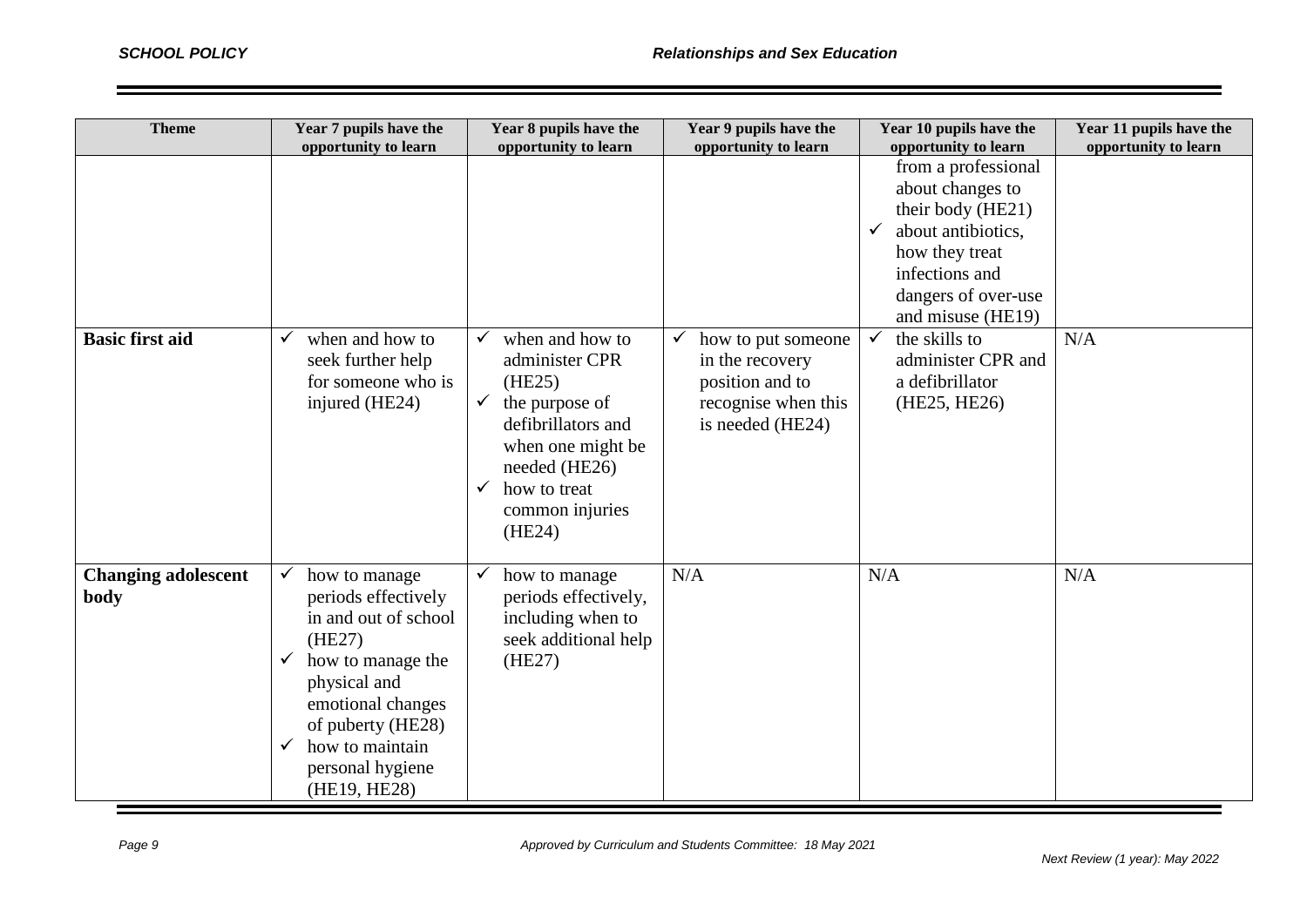| <b>Theme</b> | <b>Year 7 pupils have the</b> | Year 8 pupils have the | Year 9 pupils have the | Year 10 pupils have the | Year 11 pupils have the |
|--------------|-------------------------------|------------------------|------------------------|-------------------------|-------------------------|
|              | opportunity to learn          | opportunity to learn   | opportunity to learn   | opportunity to learn    | opportunity to learn    |
|              |                               |                        |                        |                         |                         |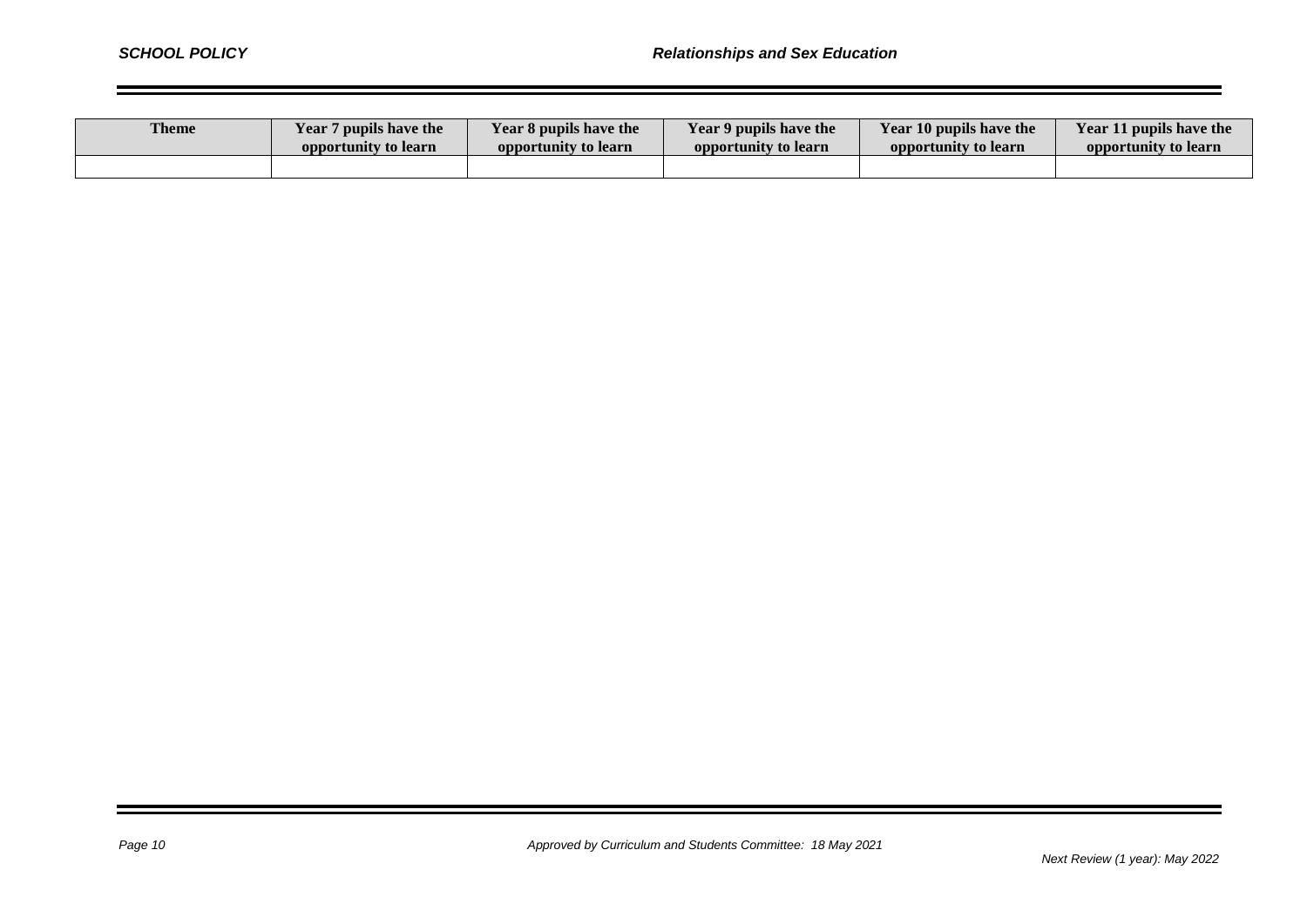## **Appendix 2**

## **By the end of secondary school pupils should know**

| <b>TOPIC</b>                                             | PUPILS SHOULD KNOW                                                                                                                                                                                                                                                                                                                                                                                                                                                                                                                                                                                                                                                                                                                                                                                                                                                                                                                                                                                                                                                                                                                                                                                                                                                                                                                                                                                                                                                                                                                                                                              |
|----------------------------------------------------------|-------------------------------------------------------------------------------------------------------------------------------------------------------------------------------------------------------------------------------------------------------------------------------------------------------------------------------------------------------------------------------------------------------------------------------------------------------------------------------------------------------------------------------------------------------------------------------------------------------------------------------------------------------------------------------------------------------------------------------------------------------------------------------------------------------------------------------------------------------------------------------------------------------------------------------------------------------------------------------------------------------------------------------------------------------------------------------------------------------------------------------------------------------------------------------------------------------------------------------------------------------------------------------------------------------------------------------------------------------------------------------------------------------------------------------------------------------------------------------------------------------------------------------------------------------------------------------------------------|
| <b>Families</b>                                          | That there are different types of committed, stable relationships<br>$\bullet$<br>How these relationships might contribute to human happiness and their importance for bringing up children<br>$\bullet$<br>What marriage is, including their legal status e.g. that marriage carries legal rights and protections not available to couples who are<br>$\bullet$<br>cohabiting or who have married, for example, in an unregistered religious ceremony<br>Why marriage is an important relationship choice for many couples and why it must be freely entered into<br>$\bullet$<br>The characteristics and legal status of other types of long-term relationships<br>$\bullet$<br>The roles and responsibilities of parents with respect to raising of children, including the characteristics of successful parenting<br>$\bullet$<br>How to: determine whether other children, adults or sources of information are trustworthy: judge when a family, friend, intimate or<br>$\bullet$<br>other relationship is unsafe (and to recognise this in others' relationships); and, how to seek help or advice, including reporting concerns<br>about others, if needed                                                                                                                                                                                                                                                                                                                                                                                                                             |
| Respectful<br>relationships,<br>including<br>friendships | The characteristics of positive and healthy friendships (in all contexts, including online) including: trust, respect, honesty, kindness,<br>$\bullet$<br>generosity, boundaries, privacy, consent and the management of conflict, reconciliation and ending relationships. This includes different<br>(non-sexual) types of relationship<br>Practical steps they can take in a range of different contexts to improve or support respectful relationships<br>$\bullet$<br>How stereotypes, in particular stereotypes based on sex, gender, race, religion, sexual orientation or disability, can cause damage<br>$\bullet$<br>(e.g. how they might normalise non-consensual behaviour or encourage prejudice)<br>That in school and in wider society they can expect to be treated with respect by others, and that in turn they should show due<br>respect to others, including people in positions of authority and due tolerance of other people's beliefs<br>About different types of bullying (including cyberbullying), the impact of bullying, responsibilities of bystanders to report bullying and<br>how and where to get help<br>That some types of behaviour within relationships are criminal, including violent behaviour and coercive control<br>$\bullet$<br>What constitutes sexual harassment and sexual violence and why these are always unacceptable<br>$\bullet$<br>The legal rights and responsibilities regarding equality (particularly with reference to the protected characteristics as defined in the<br>Equality Act 2010) and that everyone is unique and equal |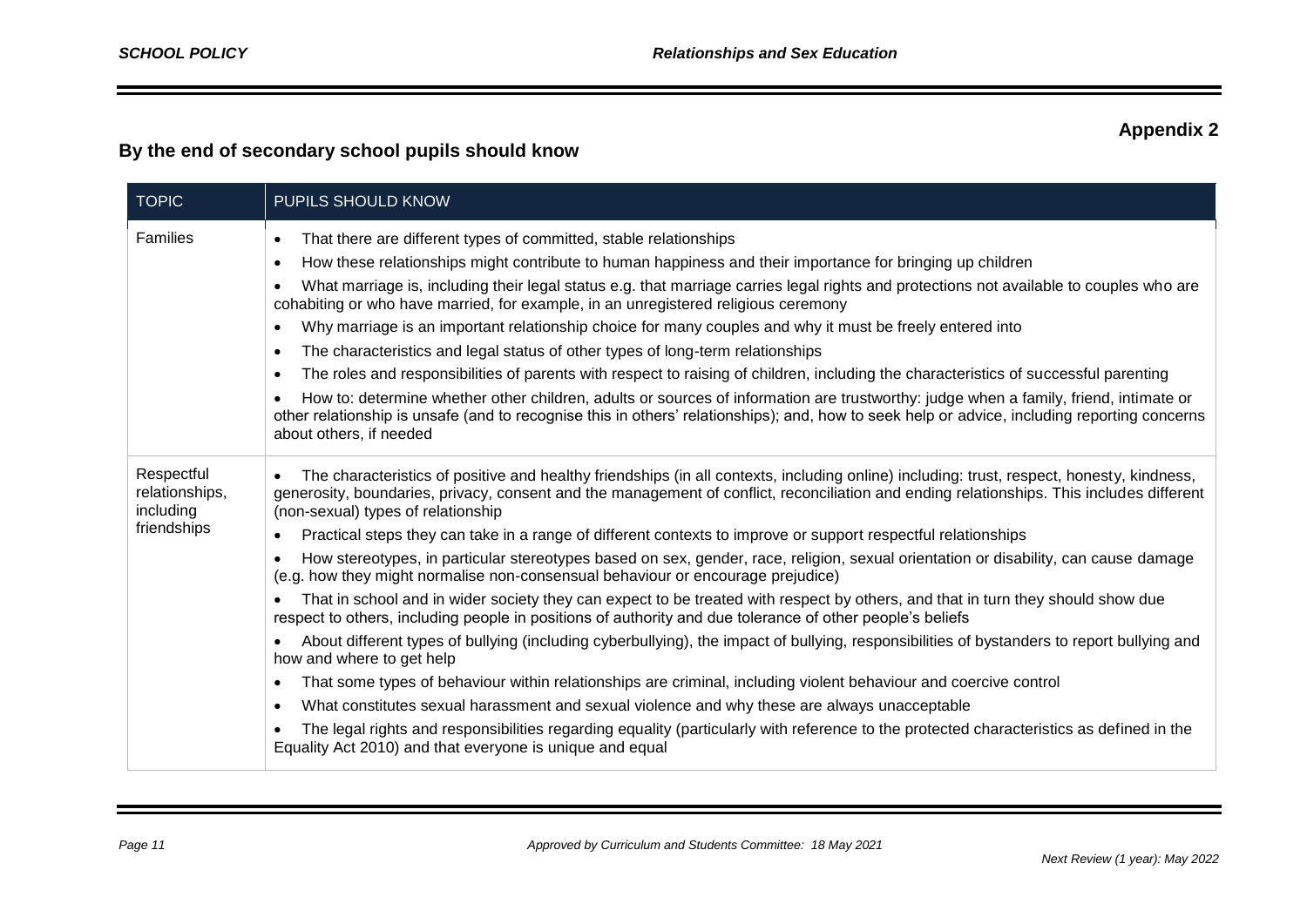| <b>TOPIC</b>        | PUPILS SHOULD KNOW                                                                                                                                                                                                                                                 |
|---------------------|--------------------------------------------------------------------------------------------------------------------------------------------------------------------------------------------------------------------------------------------------------------------|
| Online and<br>media | Their rights, responsibilities and opportunities online, including that the same expectations of behaviour apply in all contexts,<br>including online                                                                                                              |
|                     | About online risks, including that any material someone provides to another has the potential to be shared online and the difficulty of<br>removing potentially compromising material placed online                                                                |
|                     | Not to provide material to others that they would not want shared further and not to share personal material which is sent to them<br>$\bullet$                                                                                                                    |
|                     | What to do and where to get support to report material or manage issues online<br>$\bullet$                                                                                                                                                                        |
|                     | The impact of viewing harmful content<br>$\bullet$                                                                                                                                                                                                                 |
|                     | That specifically sexually explicit material e.g. pornography presents a distorted picture of sexual behaviours, can damage the way<br>people see themselves in relation to others and negatively affect how they behave towards sexual partners                   |
|                     | That sharing and viewing indecent images of children (including those created by children) is a criminal offence which carries<br>$\bullet$<br>severe penalties including jail                                                                                     |
|                     | How information and data is generated, collected, shared and used online<br>$\bullet$                                                                                                                                                                              |
| Being safe          | The concepts of, and laws relating to, sexual consent, sexual exploitation, abuse, grooming, coercion, harassment, rape, domestic<br>$\bullet$<br>abuse, forced marriage, honour-based violence and FGM, and how these can affect current and future relationships |
|                     | How people can actively communicate and recognise consent from others, including sexual consent, and how and when consent<br>can be withdrawn (in all contexts, including online)                                                                                  |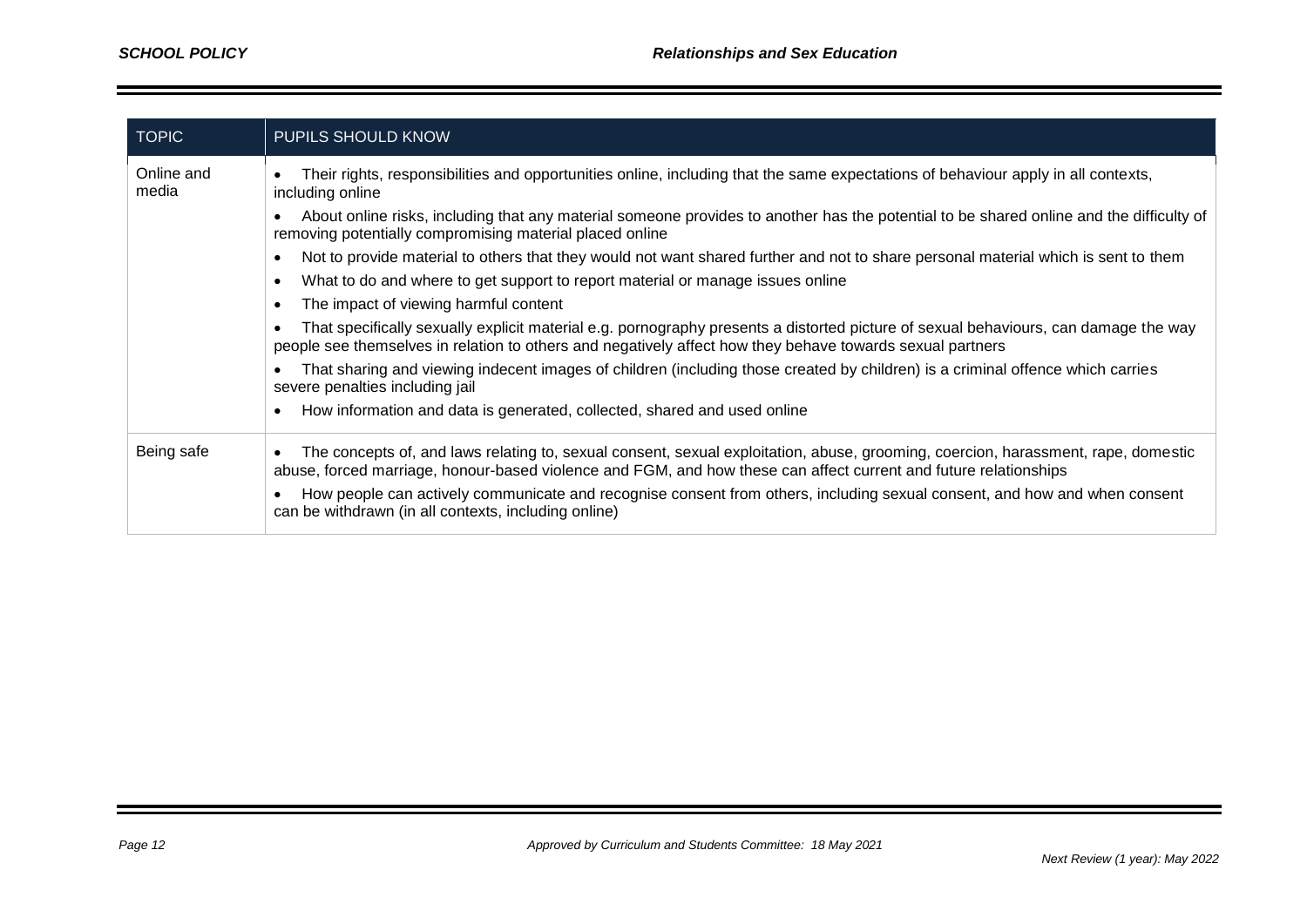| TOPIC                                                                  | PUPILS SHOULD KNOW                                                                                                                                                                                                                                                                                                                                                                                                                                                                                                                                                                                                                                                                                                                                                                                                                                                                                                                                                                                                                                                                                                                                                                                                                                                                                                                                                                                                                                                                                                                                                                                             |
|------------------------------------------------------------------------|----------------------------------------------------------------------------------------------------------------------------------------------------------------------------------------------------------------------------------------------------------------------------------------------------------------------------------------------------------------------------------------------------------------------------------------------------------------------------------------------------------------------------------------------------------------------------------------------------------------------------------------------------------------------------------------------------------------------------------------------------------------------------------------------------------------------------------------------------------------------------------------------------------------------------------------------------------------------------------------------------------------------------------------------------------------------------------------------------------------------------------------------------------------------------------------------------------------------------------------------------------------------------------------------------------------------------------------------------------------------------------------------------------------------------------------------------------------------------------------------------------------------------------------------------------------------------------------------------------------|
| Intimate and<br>sexual<br>relationships,<br>including sexual<br>health | How to recognise the characteristics and positive aspects of healthy one-to-one intimate relationships, which include mutual<br>respect, consent, loyalty, trust, shared interests and outlook, sex and friendship<br>That all aspects of health can be affected by choices they make in sex and relationships, positively or negatively, e.g. physical,<br>emotional, mental, sexual and reproductive health and wellbeing<br>The facts about reproductive health, including fertility and the potential impact of lifestyle on fertility for men and women<br>That there are a range of strategies for identifying and managing sexual pressure, including understanding peer pressure, resisting<br>pressure and not pressurising others<br>That they have a choice to delay sex or to enjoy intimacy without sex<br>The facts about the full range of contraceptive choices, efficacy and options available<br>The facts around pregnancy including miscarriage<br>That there are choices in relation to pregnancy (with medically and legally accurate, impartial information on all options, including<br>keeping the baby, adoption, abortion and where to get further help)<br>How the different sexually transmitted infections (STIs), including HIV/AIDs, are transmitted, how risk can be reduced through safer<br>sex (including through condom use) and the importance of and facts about testing<br>About the prevalence of some STIs, the impact they can have on those who contract them and key facts about treatment<br>How the use of alcohol and drugs can lead to risky sexual behaviour |
|                                                                        | How to get further advice, including how and where to access confidential sexual and reproductive health advice and treatment                                                                                                                                                                                                                                                                                                                                                                                                                                                                                                                                                                                                                                                                                                                                                                                                                                                                                                                                                                                                                                                                                                                                                                                                                                                                                                                                                                                                                                                                                  |